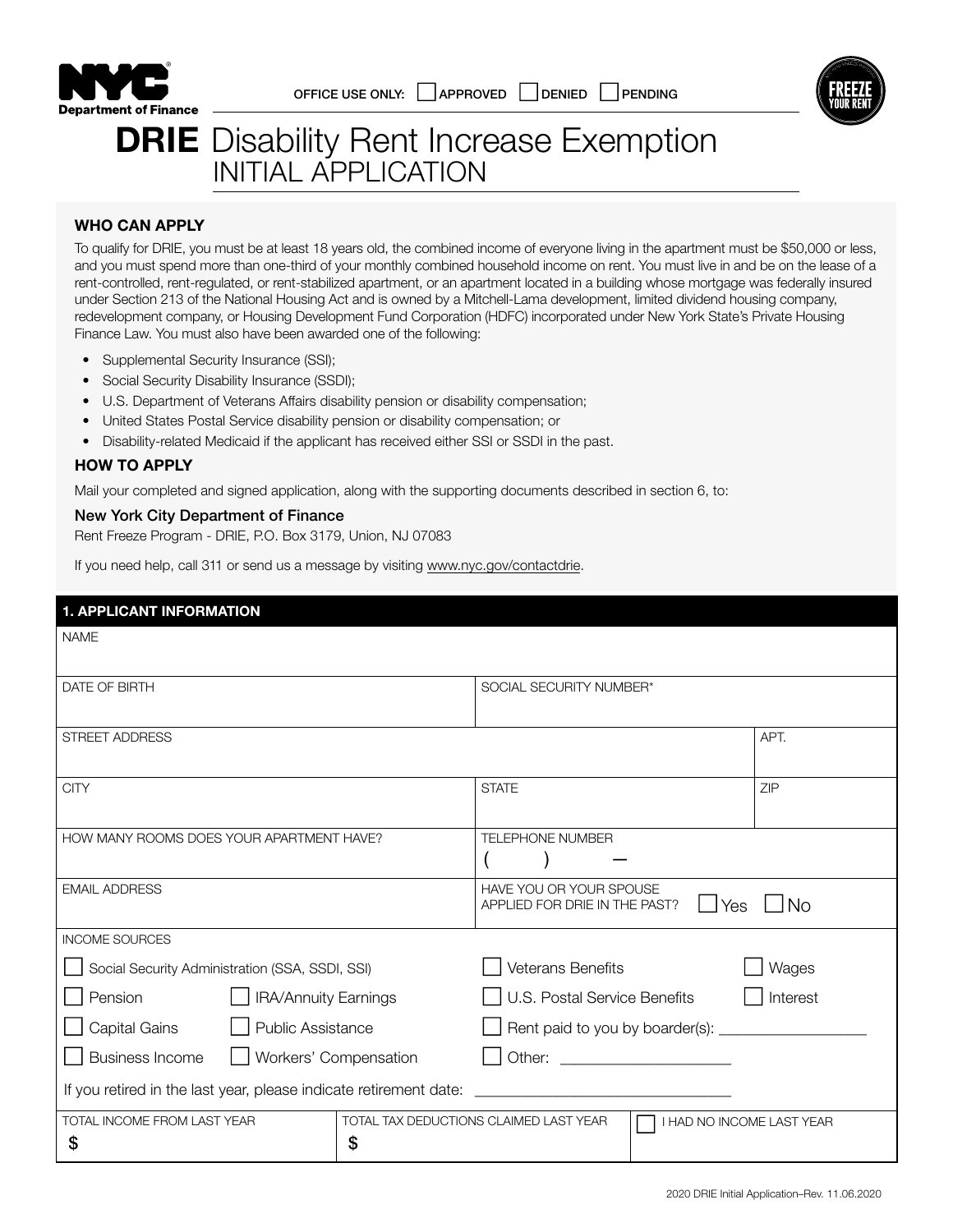# 2. TENANT REPRESENTATIVE INFORMATION

You can designate a representative to receive copies of the notices you receive from the Rent Freeze Program. This is optional, but recommended.

| <b>NAME</b>          | RELATIONSHIP TO APPLICANT |      |
|----------------------|---------------------------|------|
| ORGANIZATION         | <b>TELEPHONE NUMBER</b>   |      |
| STREET ADDRESS       |                           | APT. |
| <b>CITY</b>          | <b>STATE</b>              | ZIP  |
| <b>EMAIL ADDRESS</b> |                           |      |

### 3. OTHER HOUSEHOLD MEMBERS

If other people live in your apartment, complete the information below. You will need to submit the documents described in section 6 for all household members listed here. Attach an additional sheet if necessary.

#### ADDITIONAL HOUSEHOLD MEMBER #1

| <b>NAME</b>                                                                                                                                                                                                                                                                       |                                                             |                              |                                                                                                                                                                                                                                      |          |
|-----------------------------------------------------------------------------------------------------------------------------------------------------------------------------------------------------------------------------------------------------------------------------------|-------------------------------------------------------------|------------------------------|--------------------------------------------------------------------------------------------------------------------------------------------------------------------------------------------------------------------------------------|----------|
| DATE OF BIRTH                                                                                                                                                                                                                                                                     | SOCIAL SECURITY NUMBER                                      |                              | RELATIONSHIP TO APPLICANT                                                                                                                                                                                                            |          |
|                                                                                                                                                                                                                                                                                   |                                                             |                              |                                                                                                                                                                                                                                      |          |
| <b>INCOME SOURCES</b>                                                                                                                                                                                                                                                             |                                                             |                              |                                                                                                                                                                                                                                      |          |
| Social Security Administration (SSA, SSDI, SSI)                                                                                                                                                                                                                                   |                                                             | <b>Veterans Benefits</b>     |                                                                                                                                                                                                                                      | Wages    |
| Pension                                                                                                                                                                                                                                                                           | <b>IRA/Annuity Earnings</b>                                 | U.S. Postal Service Benefits |                                                                                                                                                                                                                                      | Interest |
| Capital Gains<br><b>Public Assistance</b>                                                                                                                                                                                                                                         |                                                             |                              | Other: <u>with the contract of the contract of the contract of the contract of the contract of the contract of the contract of the contract of the contract of the contract of the contract of the contract of the contract of t</u> |          |
| <b>Business Income</b><br>Workers' Compensation                                                                                                                                                                                                                                   |                                                             |                              |                                                                                                                                                                                                                                      |          |
| TOTAL INCOME FROM LAST YEAR                                                                                                                                                                                                                                                       | TOTAL TAX DEDUCTIONS CLAIMED LAST YEAR                      |                              | I HAD NO INCOME LAST YEAR                                                                                                                                                                                                            |          |
| \$                                                                                                                                                                                                                                                                                | \$                                                          |                              |                                                                                                                                                                                                                                      |          |
| <b>ADDITIONAL HOUSEHOLD MEMBER #2</b>                                                                                                                                                                                                                                             |                                                             |                              |                                                                                                                                                                                                                                      |          |
| <b>NAME</b>                                                                                                                                                                                                                                                                       |                                                             |                              |                                                                                                                                                                                                                                      |          |
|                                                                                                                                                                                                                                                                                   |                                                             |                              |                                                                                                                                                                                                                                      |          |
| <b>DATE OF BIRTH</b>                                                                                                                                                                                                                                                              | SOCIAL SECURITY NUMBER                                      |                              | <b>RELATIONSHIP TO APPLICANT</b>                                                                                                                                                                                                     |          |
| <b>INCOME SOURCES</b>                                                                                                                                                                                                                                                             |                                                             |                              |                                                                                                                                                                                                                                      |          |
|                                                                                                                                                                                                                                                                                   |                                                             |                              |                                                                                                                                                                                                                                      |          |
| <b>Veterans Benefits</b><br>Social Security Administration (SSA, SSDI, SSI)                                                                                                                                                                                                       |                                                             |                              | Wages                                                                                                                                                                                                                                |          |
| Pension                                                                                                                                                                                                                                                                           | <b>IRA/Annuity Earnings</b><br>U.S. Postal Service Benefits |                              |                                                                                                                                                                                                                                      | Interest |
| <b>Public Assistance</b><br>Other: <u>with the community of the community of the community of the community of the community of the community of the community of the community of the community of the community of the community of the community of the c</u><br>Capital Gains |                                                             |                              |                                                                                                                                                                                                                                      |          |
| <b>Business Income</b><br>Workers' Compensation                                                                                                                                                                                                                                   |                                                             |                              |                                                                                                                                                                                                                                      |          |
| TOTAL INCOME FROM LAST YEAR<br>\$                                                                                                                                                                                                                                                 | TOTAL TAX DEDUCTIONS CLAIMED LAST YEAR<br>S                 |                              | I HAD NO INCOME LAST YEAR                                                                                                                                                                                                            |          |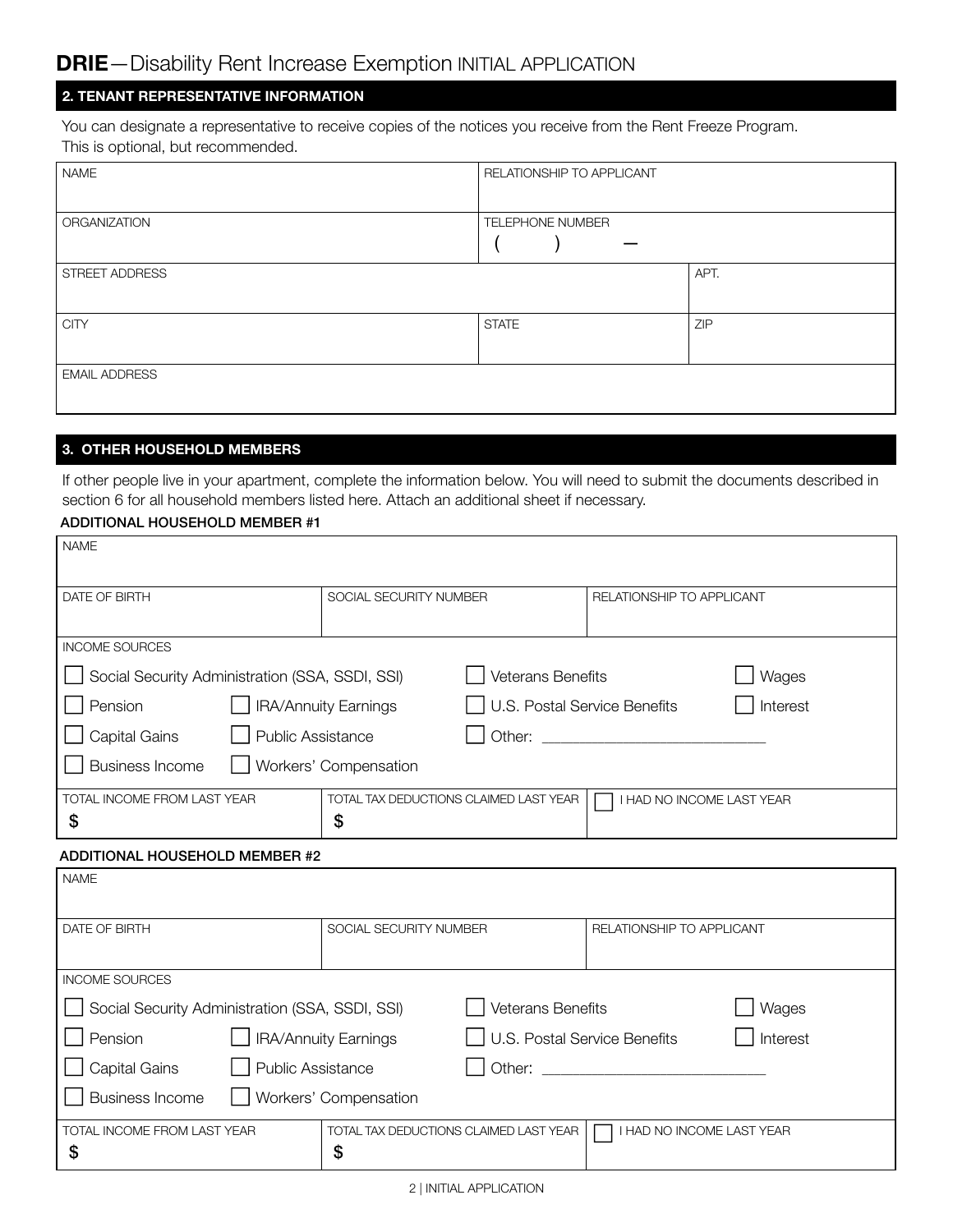# DRIE—Disability Rent Increase Exemption INITIAL APPLICATION

| 4. APARTMENT TYPE (SELECT ONE)                                                                                                                                                                                                                                                                    |  |  |  |  |
|---------------------------------------------------------------------------------------------------------------------------------------------------------------------------------------------------------------------------------------------------------------------------------------------------|--|--|--|--|
| <b>Rent-Stabilized</b>                                                                                                                                                                                                                                                                            |  |  |  |  |
| If checked, please submit current and prior leases signed by both you and your landlord.                                                                                                                                                                                                          |  |  |  |  |
| 1 YEAR<br>2 YEARS<br>LEASE TERM (CHECK ONE)                                                                                                                                                                                                                                                       |  |  |  |  |
| don't know<br><b>No</b><br>Is this your first lease for this apartment?<br>Yes                                                                                                                                                                                                                    |  |  |  |  |
|                                                                                                                                                                                                                                                                                                   |  |  |  |  |
| <b>Rent-Controlled</b>                                                                                                                                                                                                                                                                            |  |  |  |  |
| If checked, please submit:                                                                                                                                                                                                                                                                        |  |  |  |  |
| - Current year (and prior year, if applicable) Notice of Increase in Maximum Base Rent and Maximum Collectible Rent<br>Form RN-26.                                                                                                                                                                |  |  |  |  |
| Rent-Regulated Hotel / Single Room Occupancy (SRO)                                                                                                                                                                                                                                                |  |  |  |  |
| If checked, please submit:                                                                                                                                                                                                                                                                        |  |  |  |  |
| - Division of Housing and Community Renewal (DHCR) annual apartment registration for current and prior year.                                                                                                                                                                                      |  |  |  |  |
| - A letter from management or owner indicating current and prior rent amounts.                                                                                                                                                                                                                    |  |  |  |  |
| Mitchell-Lama, Limited Dividend, Redevelopment, Housing Development Fund Corporation<br>(HDFC) Cooperative, Section 213 Cooperative                                                                                                                                                               |  |  |  |  |
| If checked, please submit:                                                                                                                                                                                                                                                                        |  |  |  |  |
| - Rent history printout or letter from your management office specifying the date of your last rent increase and the<br>amount paid before and after the increase. If this is your first rent increase since moving into the apartment, please<br>specify the date you moved into your apartment. |  |  |  |  |
| - Affidavit of household income for the calendar year immediately preceding the date you are filing this application,<br>if applicable.                                                                                                                                                           |  |  |  |  |
| Note: If your rent increased due to a major capital improvement (MCI), provide the Division of Housing and Community                                                                                                                                                                              |  |  |  |  |

#### 5. CERTIFICATION

Renewal (DHCR) approval order.

Please read carefully and sign the certification below. Your application is not complete if you do not sign.

I hereby certify under penalties provided by law that I currently reside at the address shown in this application and that the information provided is true and complete.

I understand and agree that if I fail to disclose all income from household members, as well as rental payments made to me from boarders, I may be held responsible to repay the City the full amount of any DRIE benefits received improperly, plus any interest charges.

I understand that my income is subject to verification by the Department of Finance.

| PRINT NAME OF APPLICANT                                                | SIGNATURE OF APPLICANT                                                 | <b>DATE</b> |
|------------------------------------------------------------------------|------------------------------------------------------------------------|-------------|
|                                                                        |                                                                        |             |
|                                                                        |                                                                        |             |
| PRINT NAME OF POWER OF ATTORNEY OR<br>COURT-APPOINTED GUARDIAN, IF ANY | SIGNATURE OF POWER OF ATTORNEY OR COURT-<br>APPOINTED GUARDIAN, IF ANY | <b>DATE</b> |
|                                                                        |                                                                        |             |